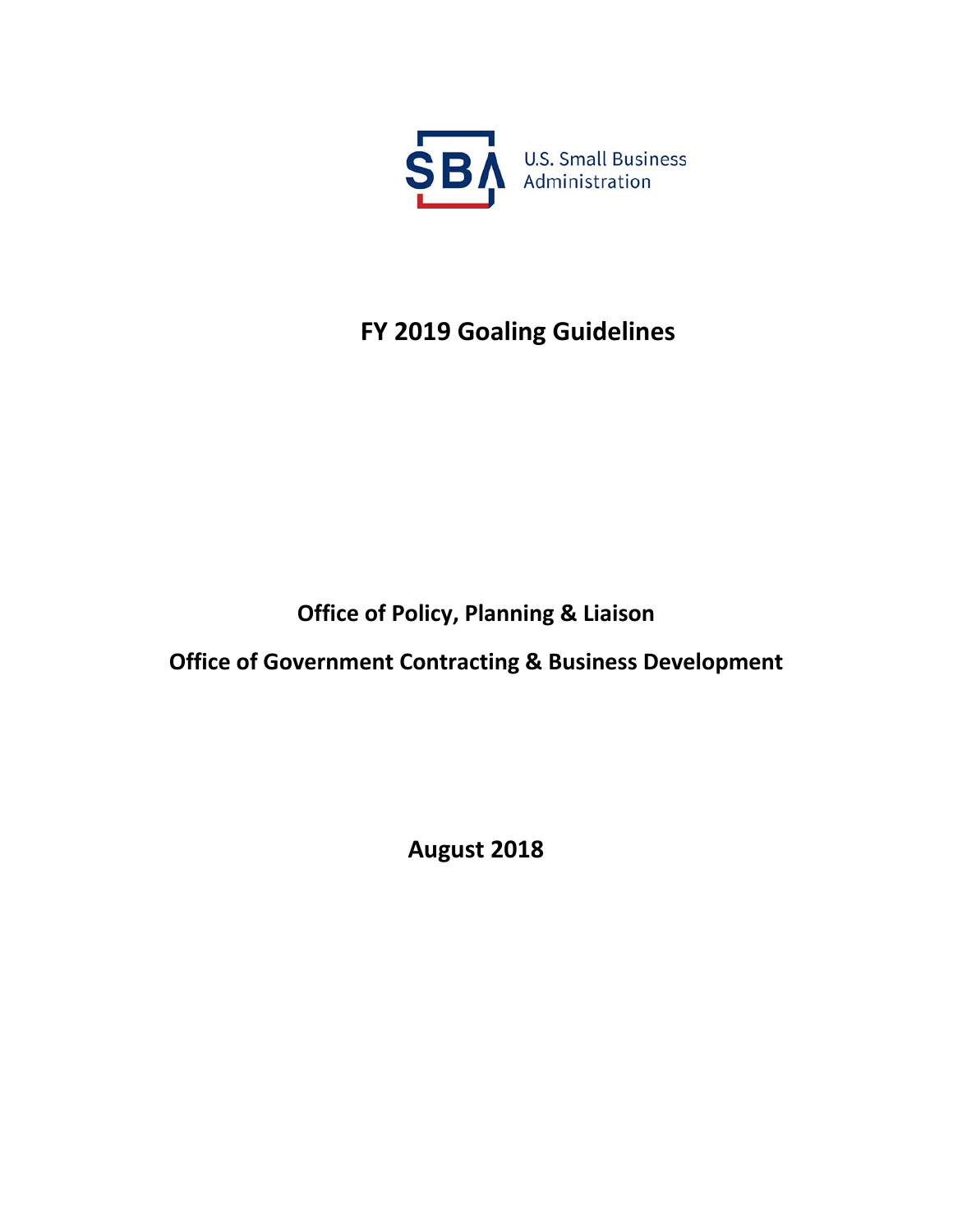# FY 2019 FEDERAL SMALL BUSINESS GOALING GUIDELINES

# POLICY STATEMENT

The policy of the United States is that small businesses have the maximum practical opportunity to participate in providing goods and services to the Federal Government. Congress, in furtherance of that policy, enacted various small business goals for Federal procurement. The Small Business Act states that the Small Business Administration (SBA) is to "aid, counsel, assist, and protect, insofar as is possible, the interests of small business concerns in order to preserve free competitive enterprise, to ensure that a fair proportion of total purchases and contracts or subcontracts for property and services for the Government to maintain and strengthen the overall economy of the Nation." Negotiating individual agency small business procurement goals is one of the most important ways by which the SBA fulfills that mission.

#### STATUTORY GOALS  $\mathcal{L}$

### **What Are the Statutory Federal Small Business Procurement Goals?**

Federal small business procurement goals are set by Congress, which requires that the Federal government shall direct a percentage of spending dollars to small business concerns (SBCs), and certain socioeconomic categories of small businesses. In 1988, Congress first enacted a procurement goal in prime contracting for small businesses. Since then, goals have been increased, extended to include some subcontracting, and applied to certain socioeconomic categories of small businesses, such as socially and economically disadvantaged small businesses (SDBs), service-disabled veteran-owned small businesses (SDVOSBs), woman-owned small businesses (WOSBs), small businesses in Historically Underutilized Business Zones (HUBZone). The Small Business Act (Section 15(g), 15 U.S.C.  $644(g)$  (1)) includes the various small business procurement goals are summarized below. Also see Appendix B.

| <b>SBCs</b>         | 23% of the total value of all prime contract awards for each for each fiscal |
|---------------------|------------------------------------------------------------------------------|
|                     | year                                                                         |
| <b>SDBs</b>         | 5% of the total value of all prime contract and subcontract awards for       |
|                     | each fiscal year                                                             |
| <b>WOSBs</b>        | Not less than 5% of the total value of all prime contract and                |
|                     | subcontract awards for each fiscal year                                      |
| <b>SDVOSB</b>       | Not less than 3% of the total value of all prime contract and                |
|                     | subcontract awards for each fiscal year                                      |
| <b>HUBZone SBCs</b> | Not less than 3% of the total value of all prime contract and                |
|                     | subcontract awards for each fiscal year                                      |

SBA FY19 Small Business Goaling Guidelines **Example 2 of 20** SBA FY19 Small Business Goaling Guidelines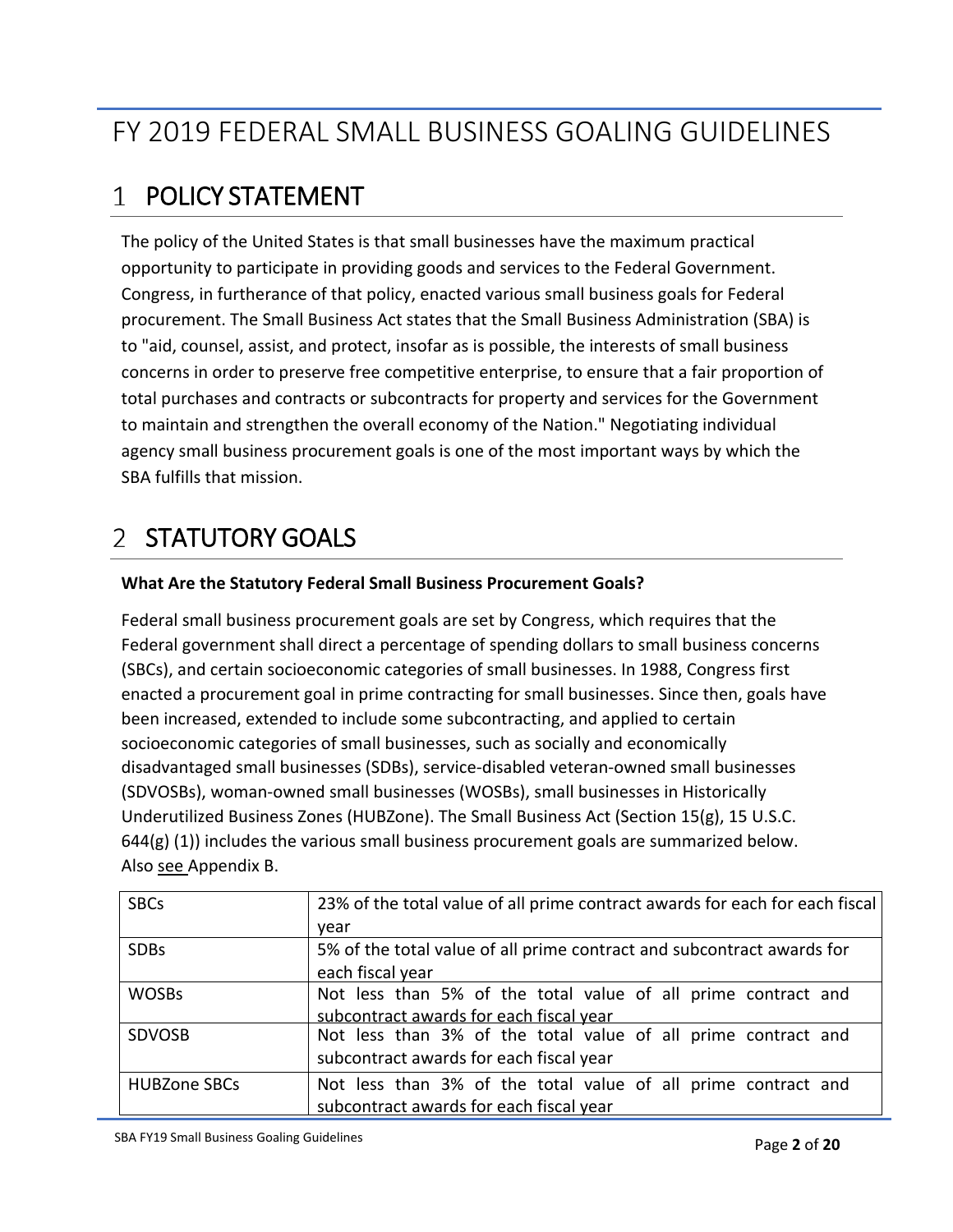# AGENCY GOALS AND GOVERNMENT-WIDE GOALS

### **Who is Responsible for Achieving Government-Wide Small Business Procurement Goals?**

Every Federal agency with procurement authority is responsible for contributing towards meeting the Federal government-wide small business procurement goals. Each agency must provide the maximum practicable opportunity to small businesses to win awards and must work to improve its procurement processes to meet the goals.

### **What is SBA's Responsibility?**

SBA is responsible for implementing the small business goaling program to ensure that the various government-wide small business goals are established for each agency each fiscal year and for tracking and reporting on agencies' achievements toward meeting those goals. Like other Federal agencies, SBA must also establish and achieve the statutory small business procurement goals.

# CALCULATING SMALL BUSINESS PROCUREMENT GOALS

### **Small Business Prime Contracting Goals:**

### **Are Agency Goals and Government-Wide Statutory Goals Identical?**

Agency goals and government-wide statutory goals are not necessarily identical. The statutory goals are government-wide, meaning that the percentages are based on the aggregate eligible awards for contracts reported in Federal Procurement Data System - Next Generation [\(FPDS-NG\)](https://www.fpds.gov/fpdsng_cms/index.php/en/). Each Federal agency has different program missions and procurement needs. The Small Business Act states, "Notwithstanding the government-wide goal, each agency shall have an annual goal that presents, for that agency, the maximum practical opportunity for small business concerns, small business concerns owned and controlled by service-disabled veterans, qualified HUBZone small business concerns, small business concerns owned and controlled by socially and economically disadvantaged individuals, and small business concerns owned and controlled by women to participate in the performance of contracts let by such agency." (15 U.S.C. 644(g)(1)). *See* Appendix B. SBA works with each agency to establish goals that provide to small businesses the maximum opportunity to win Federal contracts given that agency's procurement needs and to meet the government-wide goals.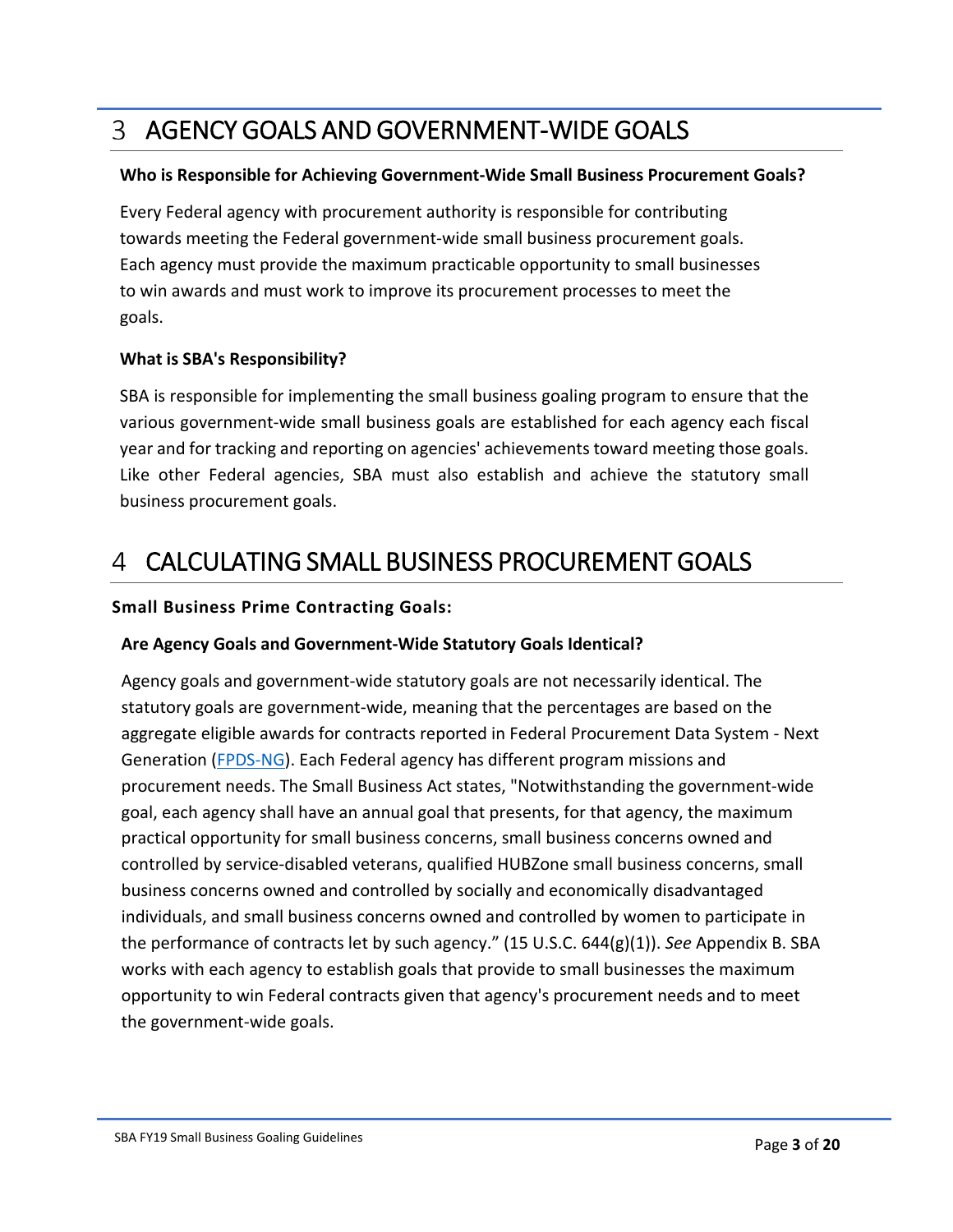## **On What Basis are the Small Business Procurement Goals Calculated? Is Anything Excluded?**

As stipulated in the Small Business Act, procurement goals are a percentage "of the total value of all prime contract awards" made in a fiscal year. This "base" includes awards for supplies and services to business concerns, non-profit organizations, educational institutions (including Historically Black Colleges and Universities and Minority Institutions) and state and local governments. SBA uses the FPDS-NG to generate its goaling report. If an action is not reported in FPDS-NG, it is excluded from the base. Actions excluded from the goaling base include contracts funded predominately with agency generated sources (i.e., non-appropriated funds), acquisitions with a statutorily mandated source, such as Federal Prison Industries or Ability One, and acquisitions on behalf of foreign governments. (*For descriptions of specific Goaling Exclusions, please see Appendix C)*

Starting with FY 2018, SBA included in the "base" and used to calculate FY 2019 goals the following exclusions from prior years:

- American Institute of Taiwan
- Resale
- Utilities
- Excluded Agencies (Ex. Agencies)

# NEGOTIATING AND ESTABLISHING GOALS:

### **How Do Agencies Establish Annual Small Business Prime Contract Goals with SBA?**

Section  $15(g)(2)$  of the Small Business Act requires that "the head of each Federal agency shall, after consultation with the Administration, establish goals for the participation by small business concerns, by small business concerns owned and controlled by servicedisabled veterans, by qualified HUBZone small business concerns, by small business concerns owned and controlled by socially and economically disadvantaged individuals, and by small business concerns owned and controlled by women in procurement contracts of such agency." Further, it requires that the head of each Federal agency make consistent efforts to annually expand participation by small business concerns from each industry category in procurement contracts of the agency. SBA is responsible for ensuring that the government-wide goal for participation of small business concerns is established annually at the statutory levels and the reporting agencies' achievements are relative to the goals. The full goaling cycle encompasses a one-year period, and a review of performance on small business contracts awarded is done each year. Goals are set each fiscal year.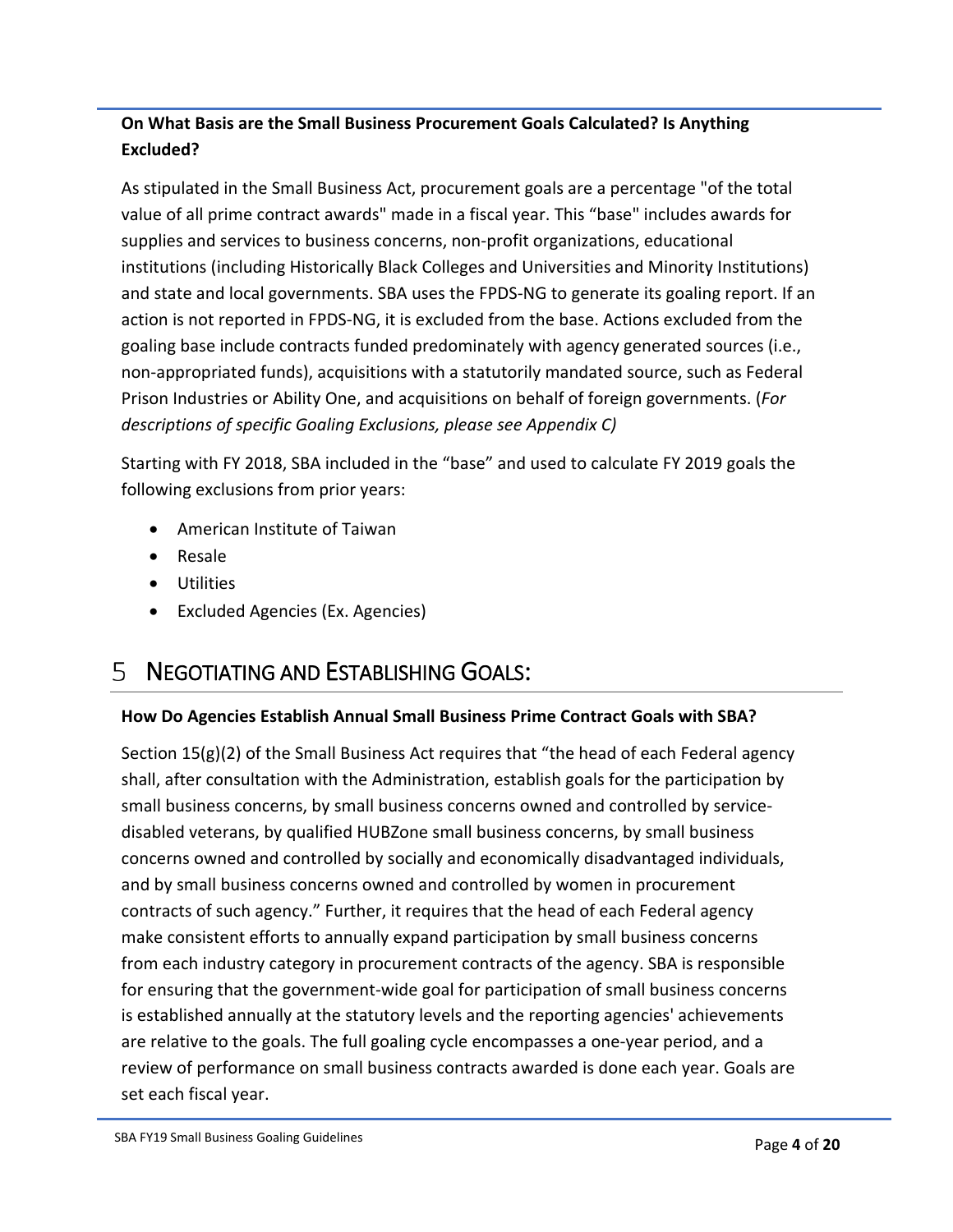Here is how the process works:

- 1. SBA negotiates with agencies to establish individual agency goals that, in the aggregate, constitute government-wide small business goals. In addition, SBA also negotiates a small business subcontracting goal based on recent achievement levels. Before the beginning of the fiscal year, SBA provides agencies with a proposed goal, and agencies respond with an acceptance of the proposed goal or a counter-proposed goal.
- 2. SBA's Office of Government Contracting and Business Development then determines if these individual agency goals, in the aggregate, meet or exceed the governmentwide statutorily mandated goals mandated in 15(g)(1) of the Small Business Act in each small business category.
- 3. SBA notifies the agencies of their final agency goals.

### **What Happens if the SBA and Agencies Fail to Agree on Establishing Goals?**

If the SBA and the agency cannot agree on the goals, the agency may submit the case to the Office of Federal Procurement Policy (OFPP) at the Office of Management and Budget (OMB) for resolution.

# MONITORING AND EVALUATING SMALL BUSINESS GOAL ACHIEVEMENTS

#### **Monitoring and Reporting Achievements toward Goals**

The Federal Procurement Data System - Next Generation (FPDS-NG) is the government's authoritative source for all prime procurement data. SBA uses the information in FPDS-NG to monitor agencies' achievements against goals throughout the year. Agencies report in FPDS-NG each award over \$3,500, including such details as:

- Industry
- Place of performance
- Type of contractor
- Whether the contractor meets SBA's size standards
- Amount

The electronic Subcontracting Reporting System (eSRS) is the government's authoritative source for all subcontracting data. Prime contractors submit their subcontracting reports directly into the system, and the government reviews and accepts (or rejects) these reports. Subcontractors also submit information that feeds the Subcontractor Achievement Report.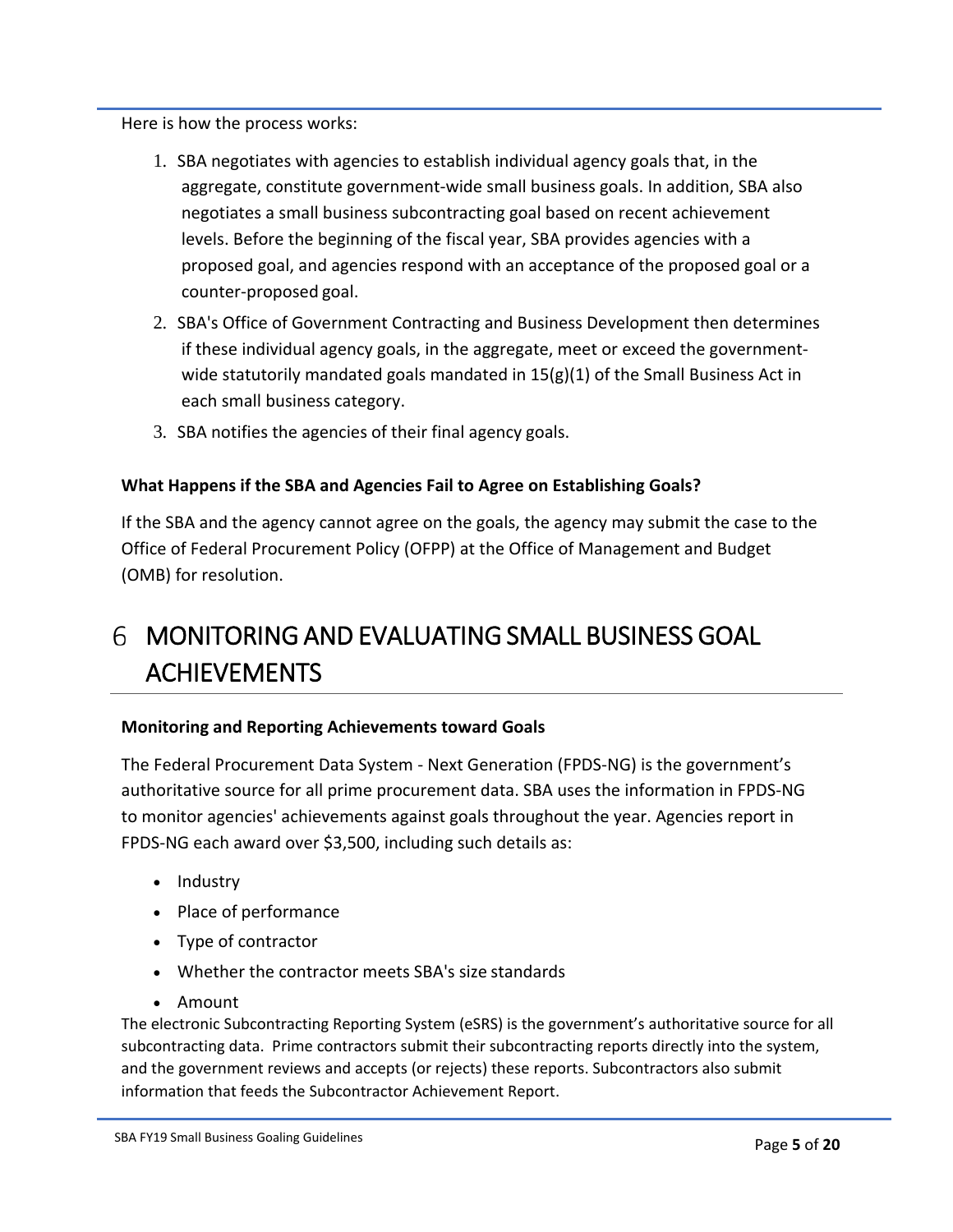### **Can Agencies Obtain Credit for Goals in More Than One Category with One Contract?**

Agencies can take credit in every category that is applicable to the recipient of the contract. When counting goaling achievements, a contract awarded to a service-disabled veteran-owned womanowned Small Business concern would be counted toward the Small Business (SB) goal, the Service-Disabled Veteran-Owned Small Business (SDVOSB) goal, and the Women-Owned Small Business (WOSB goal. However, these categories are not summed to triple the total count. *The Sum of Parts Does Not Equal the Whole.* The *exception* to this non-additive rule is total Small Disadvantaged Business (SDB) which is the sum of  $8(a)$  SDBs and non- $8(a)$  SDBs.

Each socioeconomic category of small businesses is first of all a small business. That also means Federal procurements awarded to a SDVOSB will also have been awarded to Veteran-Owned Small Business (VOSB).

### **Can Agencies Obtain Credit for Goals for option years of contracts awarded to eligible firms?**

Yes. Generally, SBA determines the eligibility of small business concerns at the time of offer (13 C.F.R. § 121.404(a) – Size, § 125.18(e) – SDVO SBC, § 127503(h) – WOSB/EDWOSB), at the time of award (§ 124.501(g) – 8(a) sole source), as of the date set forth in the solicitation for the receipt of offers (§ 124.507(d) – competitive  $8(a)$ ), and at the time of offer and award (§ 126.601(h) – HUBZone). Agencies may receive credit for task orders and option years awarded to concerns that were eligible for the award of the underlying contract even if the size or status of the firm changes during the term of contract performance, unless the concern was required to recertify its size or status pursuant to SBA regulations. The requirement for recertification is triggered by events such as acquisitions, mergers, contract novation, adverse results of a size or status protest, at the five-year term for any long-term contract, and at the request of contracting officers. *See* 13 C.F.R. § 121.404(g), § 124.503(h)(1)(iii), § 125.18(e)(1), § 126.601(h), § 127503(h).

# SMALL BUSINESS GOALING REPORT

Following the end of a fiscal year, and after all agencies have certified their data, the Small Business Goaling Report (SBGR) is generated from FPDS-NG. SBA locks down (pulls the data) as of a particular date and uses that same dataset for all of its analyses and reporting purposes for that fiscal year. This report calculates the overall government-wide performance against small business goals, as well as each individual agency's performance. In the report, the total dollars are characterized as Small Business Eligible, meaning that the Exclusions mentioned above and described in Appendix C have already been removed from the base. Percentages are calculated as shown in the table below.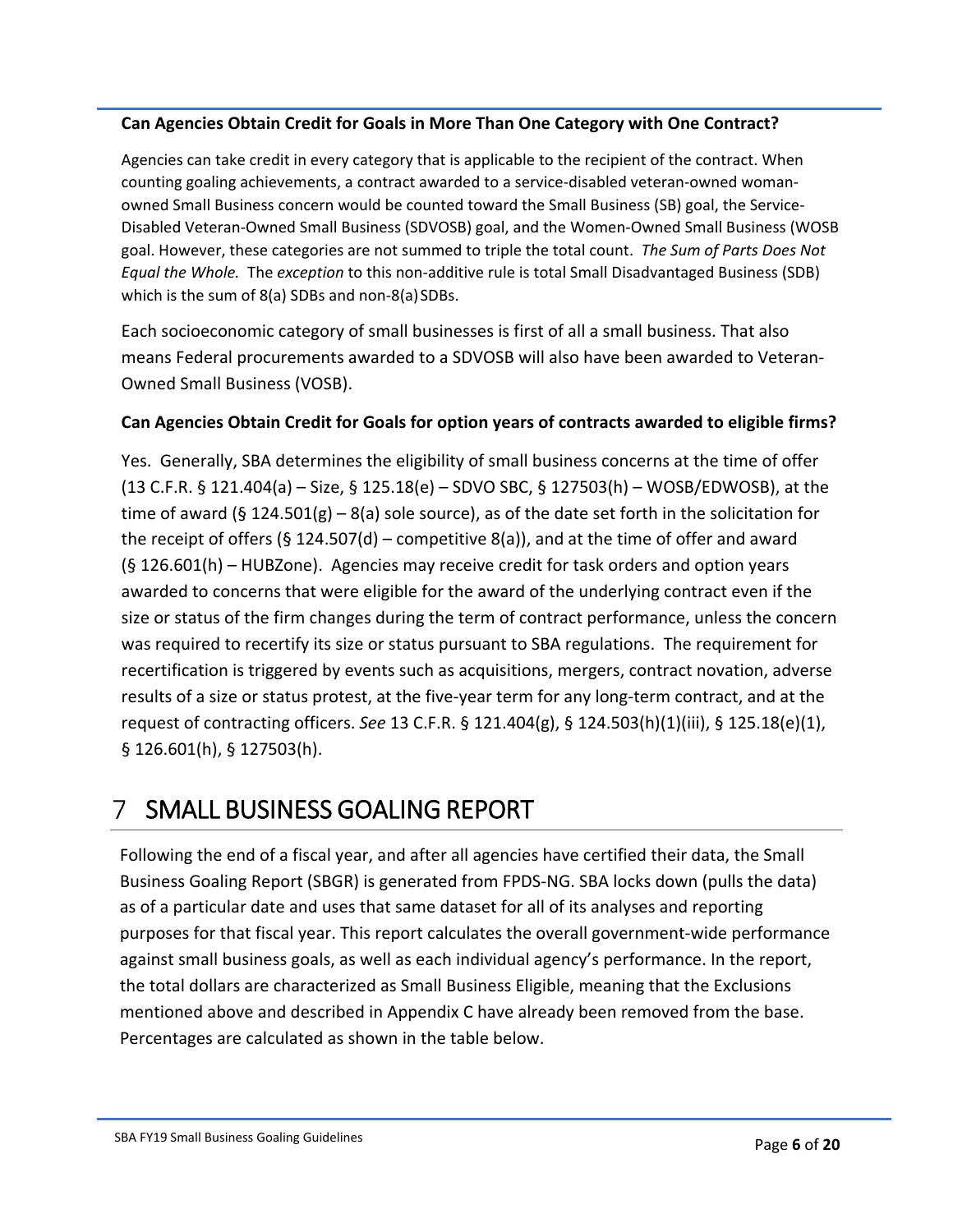| Goal               | <b>Calculation</b>                                                                                                                                        |
|--------------------|-----------------------------------------------------------------------------------------------------------------------------------------------------------|
| SB                 | Total Small Business Dollars divided by Total Small<br><b>Business Eligible Dollars</b>                                                                   |
| <b>SDB</b>         | Total Small Disadvantaged Business Dollars divided by<br>Total Small Business Eligible Dollars. NOTE - this includes<br>awards made using 8(a) procedures |
| <b>SDVOSB</b>      | <b>Total Service Disabled Veteran Owned Small Business</b><br>Dollars divided by Total Small Business Eligible Dollars                                    |
| <b>WOSB</b>        | Total Woman Owned Small Business Dollars divided by<br><b>Total Small Business Eligible Dollars</b>                                                       |
| <b>HUBZone SBC</b> | Total HUBZone Small Business Dollars divided by Total<br><b>Small Business Eligible Dollars</b>                                                           |

For the Small Business Goaling Report, the funding agency, not the awarding agency, receives the goaling credit. The SBGR is run by funding agency.

SBA also downloads the Federal Procurement Subcontract Report (SBA Version) from the Electronic Subcontracting Reporting System (eSRS) which reflects the subcontracting percentage achievements for each federal agency. These reports are released publicly and used as the basis for SBA's Small Business Procurement Scorecard.

Each agency that fails to achieve any proposed prime or subcontract goal is required to submit a justification to SBA on why they failed to achieve a proposed or negotiated goal with a proposed plan of corrective action.

# CONSOLIDATED APPROPRIATIONS ACT OF 2014:

Section 318 of the Consolidated Appropriations Act of 2014 ("CAA"), (Public Law 113-76), states:

"First tier subcontracts that are awarded by Management and Operating (M&O) Contractors sponsored by the Department of Energy to small business concerns, small business concerns owned and controlled by service disabled veterans, qualified HUBZone small business concerns, small business concerns owned and controlled by socially and economically disadvantaged individuals, and small business concerns owned and controlled by women, shall be considered towards the annually established agency and government-wide goals for procurement contracts awarded."

Starting from FY 2015, DOE's prime contracting performance includes M&O first tier subcontracts pursuant to 15 USC  $644(g)(3)$ , to the extent DOE publicly provided information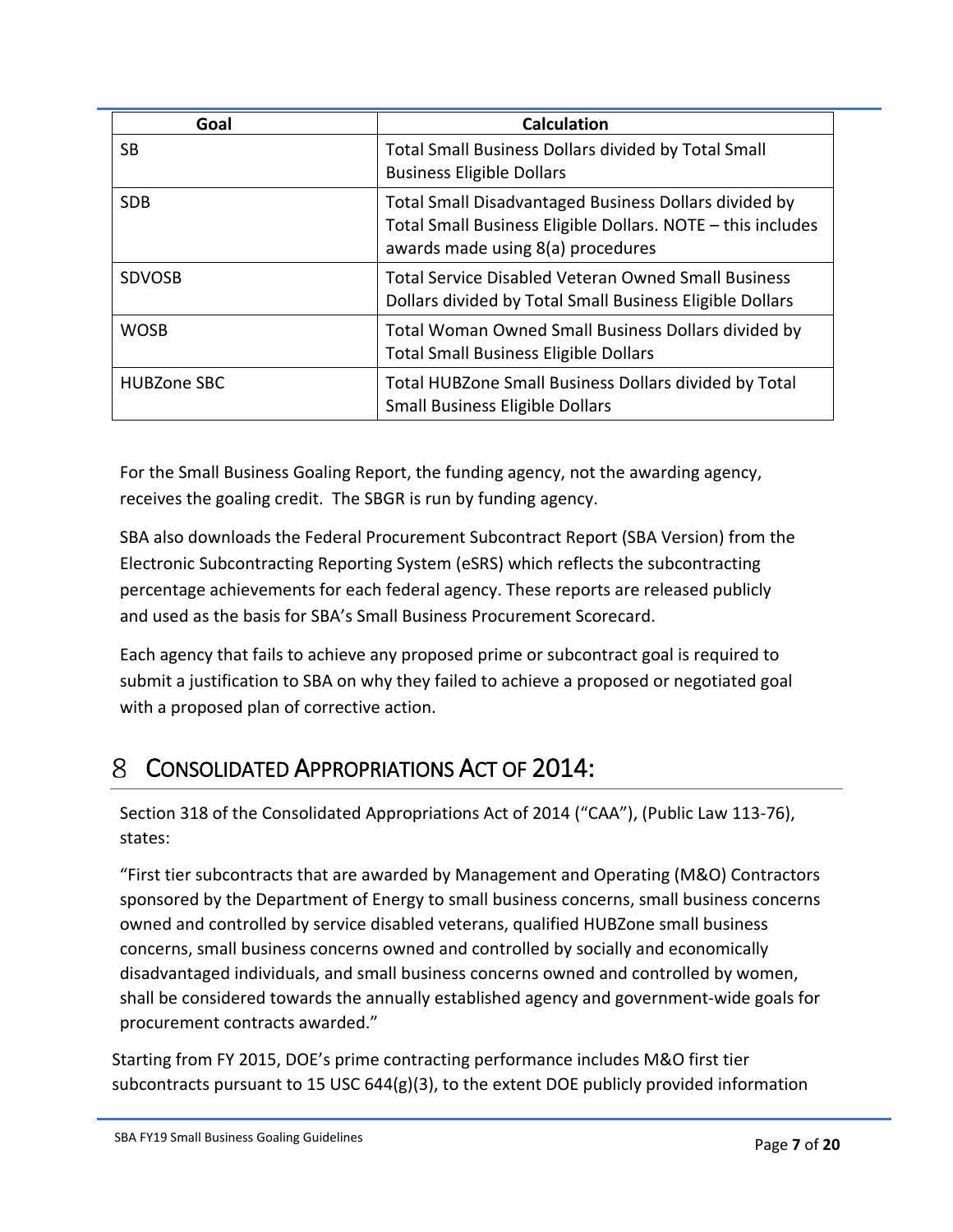on small business subcontractors, including the names and claimed size or socioeconomic status. Any first-tier subcontracts counted towards DOE's prime contracting goals are not counted towards DOE's subcontracting goals.

# 9 DATA QUALITY

Complete, accurate, and timely Federal procurement data are essential to increasing Federal small business contract awards and achieving small business contracting goals. At the agency level, in accordance with FAR 4.604(a), the Senior Procurement Executive (SPE), in coordination with the head of the contracting activity, is responsible for developing and monitoring a process to ensure timely and accurate reporting of contractual actions to FPDS-NG. The Chief Acquisition Officer (CAO) of each agency is required, per FAR 4.604(c), to report its contract actions and must submit to the General Services Administration (GSA), in accordance with FPDS-NG guidance, within 120 days after the end of each fiscal year, an annual certification of whether, and to what degree, agency Contract Action Report (CAR) data for the preceding fiscal year is complete and accurate. The GSA issues further direction in GSAM 504.6 for data quality through verification and validation responsibilities for individual agencies that requires quarterly and annual verification and validation reviews and an annual certification. Further, OMB memorandum of October 2009 requires agencies to annually submit a single FPDS-NG Data Quality Report that includes the agency's certification of the completeness and accuracy of its FPDS-NG data for the previous fiscal year, a description of activities to assure data input accuracy, and a summary of its policies and procedures for measuring and reporting data.

SBA takes a number of steps to ensure that agencies verify the accuracy of the small business procurement data reported in the FPDS-NG Small Business Goaling Report and Annual Small Business Procurement Scorecard. Preserving the integrity of small business procurement data is essential in ensuring that small businesses have the maximum practicable opportunity to participate in the federal supply chain. To that end, SBA is dedicated to continuously enhance and improve data quality and to provide agencies with tools that help identify and correct anomalies.

The anomaly report process used by SBA focuses on a "spot-check" of specific areas for a selected number of agencies. For this, SBA generates potential anomaly reports for the top ten agencies that have either small business contracts that have been awarded to businesses that appear to be large (i.e., businesses appeared in the top 100 vendor list from the Small Business Goaling Report data), missing NAICS codes, and/or missing contracting officer's size determination. The reports include original contracts for each fiscal year or any modification to the original contract where the anomalies spot-check areas were identified.

The spot-check utilized by SBA for anomaly reports for each FY consists of a review of the areas shown in the following table for contract actions reported as small business awards.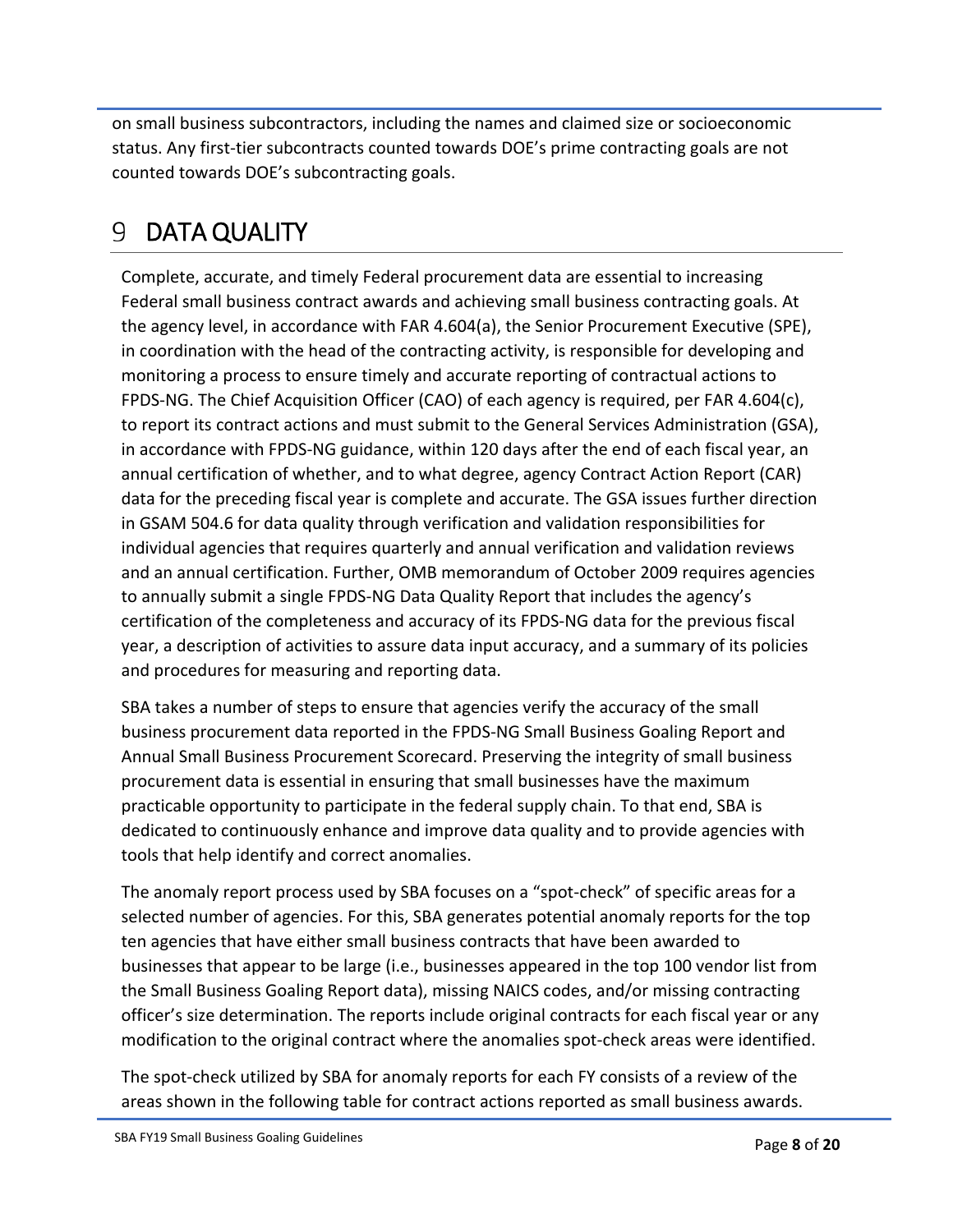| <b>Anomaly Category</b>                                                               | <b>Methodology Approach</b>                                                                                                                                                                                                                                                                                                                                                                                                          |
|---------------------------------------------------------------------------------------|--------------------------------------------------------------------------------------------------------------------------------------------------------------------------------------------------------------------------------------------------------------------------------------------------------------------------------------------------------------------------------------------------------------------------------------|
| 1. Top 100 Small Business Goaling<br><b>Report Vendors - Small Business</b><br>Awards | The FY FPDS-NG SBGR data is analyzed to determine the<br>top 100 vendors based on the Global (Parent) DUNS<br>number and highest small business eligible dollars.<br>Contracts for this vendor list are flagged as a potential<br>anomaly if the contracting officer's business size selection<br>is recorded as 'Small Business'. SBA excludes from anomaly<br>reports firms that appear small under the relevant size<br>standard. |
| 2. Missing NAICS Codes - Small<br><b>Business Awards</b>                              | SBA reviews the FPDS-NG data and flags contract actions<br>where the NAICS Code field is coded "blank" or left<br>empty.                                                                                                                                                                                                                                                                                                             |
| 3. Missing Size Designation<br>- Small Business Awards                                | SBA reviews the FPDS-NG data and flags contract actions<br>where the contracting officer's size designation is coded<br>"blank" or is left empty.                                                                                                                                                                                                                                                                                    |

To assist agencies in improving and ensuring procurement data quality, GSA has developed standard anomaly reports in the suite of tools available in FPDS-NG. These reports use the protocols currently available to agencies and are standardized to make them easier to use.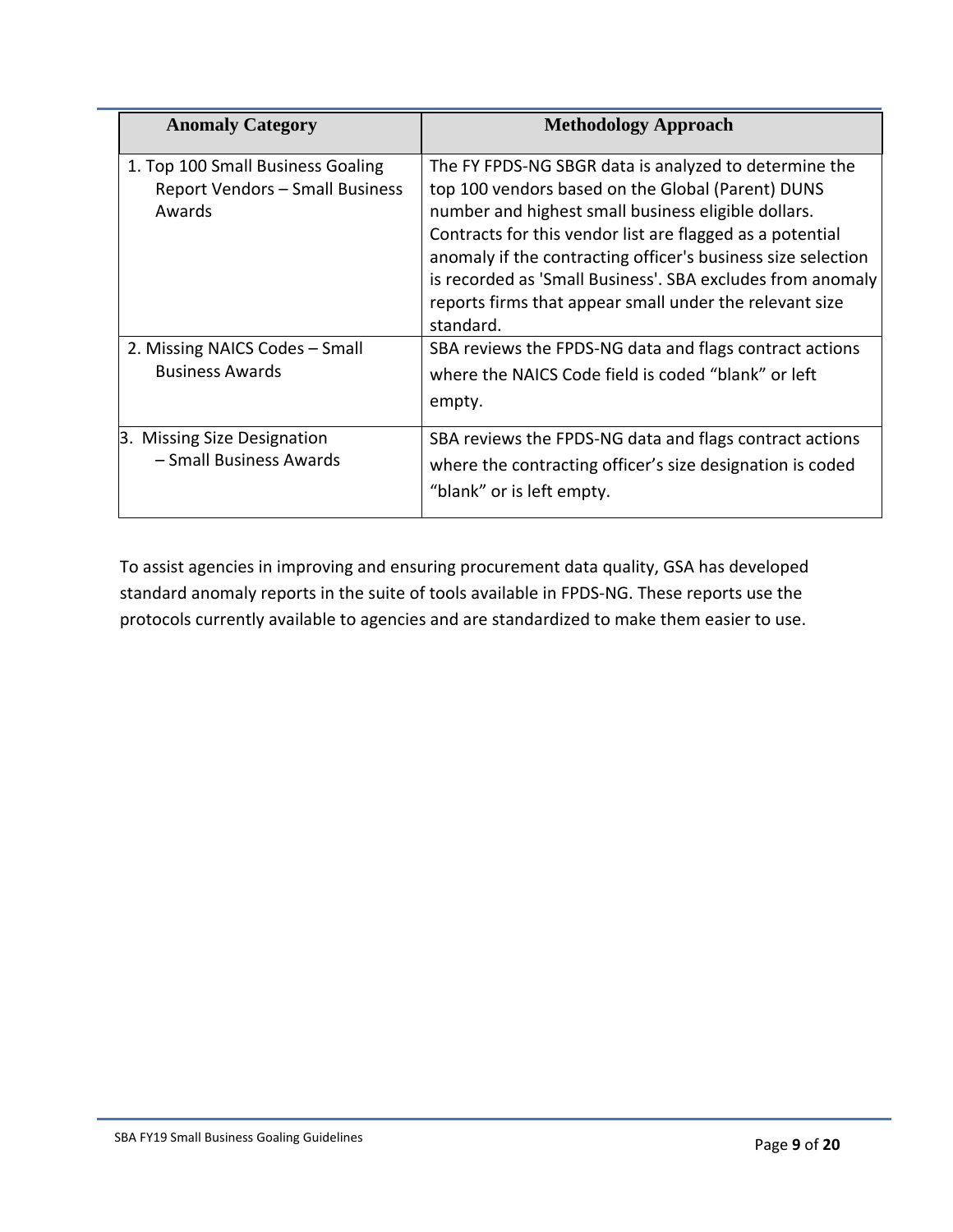# Appendices

# Appendix A Glossary of Terms

| Term                    | Explanation                                                       |
|-------------------------|-------------------------------------------------------------------|
| Anomaly                 | Deviation from what is normal/expected. Each year, SBA            |
|                         | receives from GSA a preliminary fiscal year data set, which is    |
|                         | used to generate agency-specific anomaly reports. These           |
|                         | reports are then sent out to the agencies for their review.       |
| <b>CFO-Act Agencies</b> | The federal government has 24 agencies subject to the Chief       |
|                         | Financial Officer's (CFO) Act. The 24 agencies are:               |
|                         | Department of Agriculture (USDA)                                  |
|                         | Department of Commerce (DOC)                                      |
|                         | Department of Defense(DOD)                                        |
|                         | Department of Education (EDUCATION)                               |
|                         | Department of Energy (DOE)                                        |
|                         | Department of Health and Human Services (HHS)                     |
|                         | Department of Homeland Security (DHS)                             |
|                         | Department of Housing and Urban Development (HUD)                 |
|                         | Department of the Interior (DOI)                                  |
|                         | Department of Justice (DOJ)                                       |
|                         | Department of Labor (DOL)                                         |
|                         | Department of State (STATE)                                       |
|                         | Department of Transportation (DOT)                                |
|                         | Department of the Treasury (TREASURY)                             |
|                         | Department of Veterans Affairs (VA)                               |
|                         | Agency for International Development (USAID)                      |
|                         | <b>Environmental Protection Agency (EPA)</b>                      |
|                         | <b>General Services Administration (GSA)</b>                      |
|                         | National Aeronautics and Space Administration (NASA)              |
|                         | National Science Foundation (NSF)                                 |
|                         | <b>Nuclear Regulatory Commission (NRC)</b>                        |
|                         | Office of Personnel Management (OPM)                              |
|                         | <b>Small Business Administration (SBA)</b>                        |
| <b>DUNS</b>             | Data Universal Numbering System (DUNS) is a proprietary system    |
|                         | developed and regulated by Dun & Bradstreet (D&B) that assigns a  |
|                         | unique numeric identifier, referred to as a "DUNS number" to each |
|                         | business establishment entity.                                    |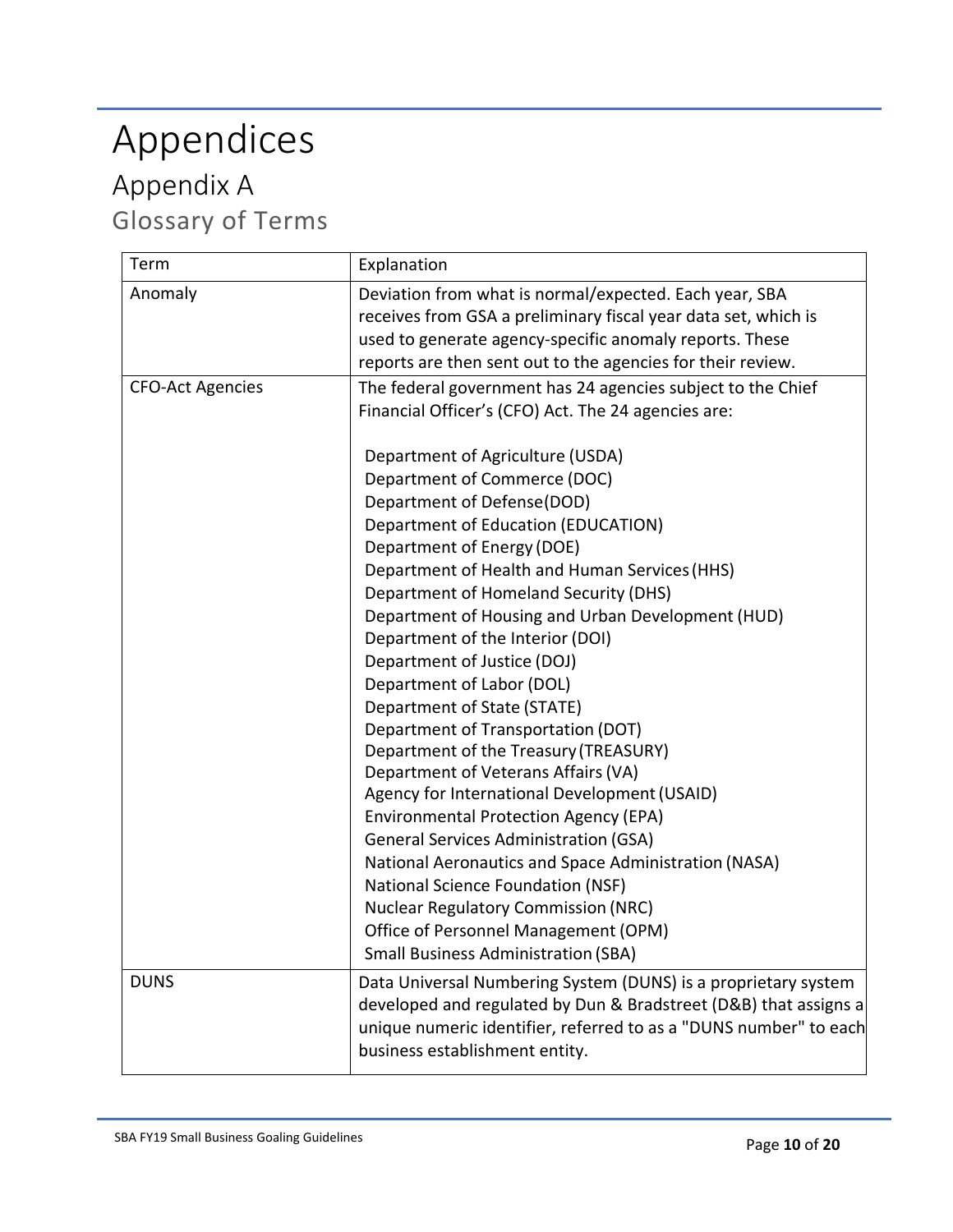| <b>Fiscal Year</b>               | The federal government's fiscal year runs from October 1 of<br>each year through September 30 of the following year                                                                                                                                                                                                                                                                                                                                                                                                                                                                                                                                                                                                                                                                                                                                                                                              |
|----------------------------------|------------------------------------------------------------------------------------------------------------------------------------------------------------------------------------------------------------------------------------------------------------------------------------------------------------------------------------------------------------------------------------------------------------------------------------------------------------------------------------------------------------------------------------------------------------------------------------------------------------------------------------------------------------------------------------------------------------------------------------------------------------------------------------------------------------------------------------------------------------------------------------------------------------------|
| <b>HUBZone SBC</b>               | A HUBZone Small Business Concern (SBC) means a small business<br>concern certified by SBA as qualified for federal contracting<br>assistance under the HUBZone program (reference 13 CFR<br>126.103).                                                                                                                                                                                                                                                                                                                                                                                                                                                                                                                                                                                                                                                                                                            |
| <b>NAICS Code</b><br><b>OSBP</b> | The North American Industry Classification System (NAICS) code<br>is used by business and government communities to classify<br>business establishments according to type of economic activity<br>(process of production) in Canada, Mexico, and the United States<br>of America.<br><b>Office of Small Business Programs</b>                                                                                                                                                                                                                                                                                                                                                                                                                                                                                                                                                                                    |
| <b>OSDBU</b>                     | The Office of Small and Disadvantaged Business Utilization<br>(OSDBU) was created as part of the Small Business Act, as<br>amended by Public Laws 95-507 and 100-507. Every CFO-Act<br>agency (except SBA) is required to have an OSDBU, which, by<br>statute, reports directly to the head of the agency. The primary<br>responsibility of the OSDBU is to ensure that small businesses,<br>SDBs, WOSBs, SDVOSBs, and HUBZone small businesses are<br>treated fairly and that they have an opportunity to compete and<br>be selected for a fair amount of the agency's contract dollars. For<br>the Department of Defense (DOD), in accordance with the<br>National Defense Authorization Act (NDAA) of 2006, the Office of<br>Small and Disadvantaged Business Utilization (OSDBU) has been<br>renamed as the Office of Small Business Programs (OSBP). A few<br>other agencies have also adopted this change. |
| <b>SBGR</b>                      | The Small Business Goaling Report (SBGR) is a department level<br>report within FPDS-NG that displays small business data for a<br>specified time period by a funding agency.                                                                                                                                                                                                                                                                                                                                                                                                                                                                                                                                                                                                                                                                                                                                    |
| SAM                              | System for Award Management (SAM), which serves as a federal<br>government-contracting portal, allowing business owners to<br>register their company to do business with the federal<br>government and to represent/self-certify as a small business<br>concern in one place. SAM consolidates the capabilities of the<br>Online Representations and Certifications Application (ORCA)<br>and Excluded Parties List System (EPLS). SAM is managed by the<br>General Services Administration (GSA).                                                                                                                                                                                                                                                                                                                                                                                                               |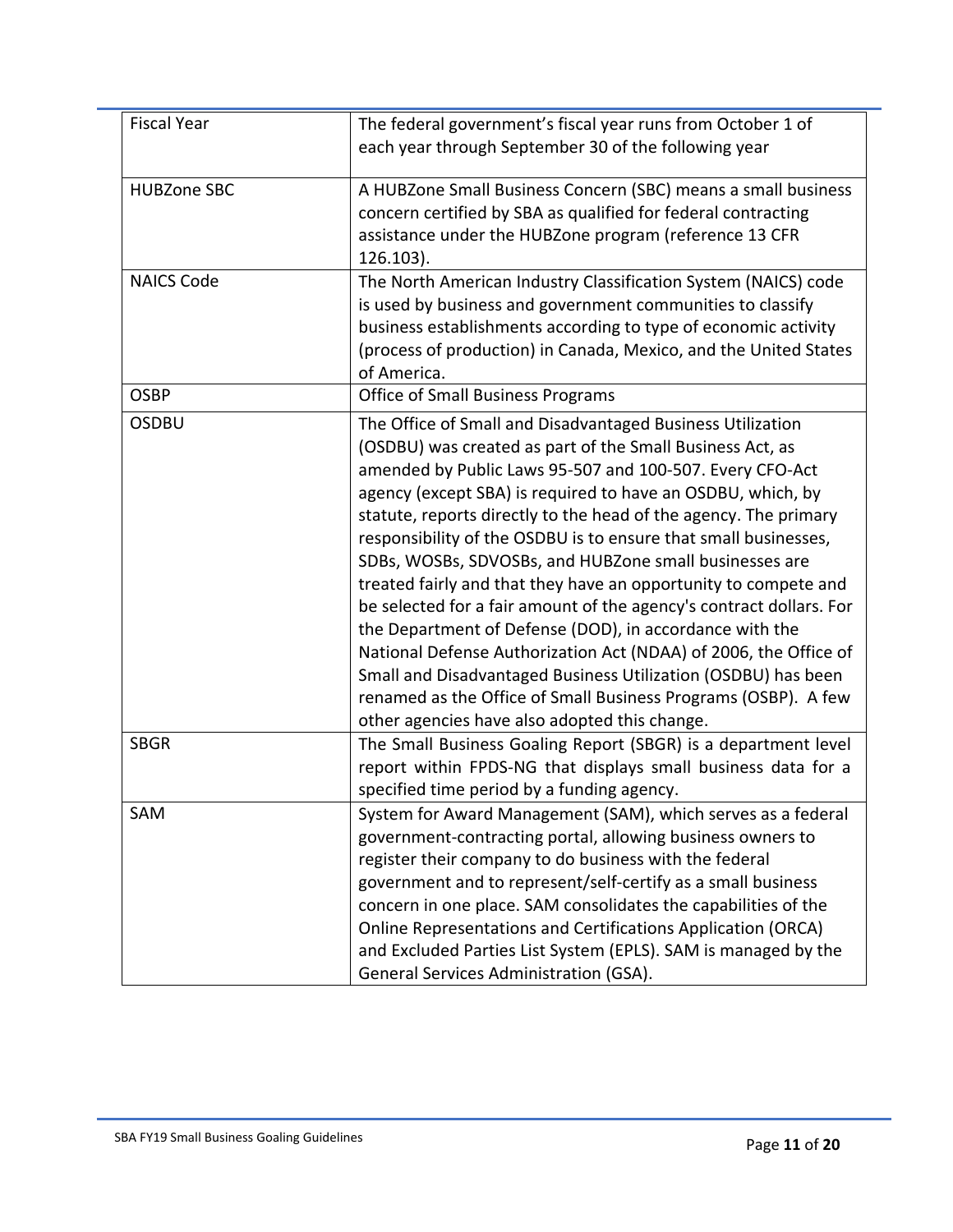| Scorecard                   | The annual Small Business Procurement Scorecard is an              |
|-----------------------------|--------------------------------------------------------------------|
|                             | assessment tool that 1) measures how well federal agencies         |
|                             | performed in reaching their small business and socio-economic      |
|                             | prime contracting and subcontracting goals, 2) provides            |
|                             | accurate and transparent contracting data; and 3) reports          |
|                             | agency-specific progress. The prime and subcontracting             |
|                             | component goals include goals for small businesses, WOSBs,         |
|                             | SDBs, SDBOSBs, and small businesses located in Historically        |
|                             | Underutilized Business Zones (HUBZones). The scorecard report      |
|                             | is generated each fiscal year for each of the 24 CFO-Act           |
|                             | agencies and the federal government-wide performance.              |
| Service-Disabled Veteran    | A Service-Disabled Veteran Owned Small Business (SDVOSB)           |
| <b>Owned Small Business</b> | is a small business concern that is at least 51 percent of         |
| (SDVOSB)                    | owned and controlled by one or more veterans with a                |
|                             | disability that is service-connected (as defined in section        |
|                             | 101(16) of title 38, United States Code), or in the case of a      |
|                             | veteran with a permanent and severe disability, the spouse         |
|                             | or permanent caregiver of such veteran.                            |
| <b>Small Business</b>       | Except for small agricultural cooperatives, a Small Business       |
| Concern (SBC)               | Concern (SBC) is a business entity, which: 1) meets SBA's size     |
|                             | standards; 2) is organized for profit; 3) has a place of business  |
|                             | located in the United States, or which operates primarily within   |
|                             | the United States or which makes a significant contribution to the |
|                             | U. S. economy through payment of taxes or use of American          |
|                             | products, materials or labor; and 4) is eligible for SBA and other |
|                             | federal assistance. See 13 C.F.R. §121.105.                        |
| <b>Woman Owned Small</b>    |                                                                    |
|                             | A Woman Owned Small Business (WOSB) is a small business            |
| Business (WOSB)             | concern that is at least 51 percent owned and controlled by one    |
|                             | or more women who are U.S. citizens in accordance with 13          |
|                             | C.F.R. §§ 127.200, 127.201 and 127.202.                            |
| Socially Disadvantaged      | A Socially Disadvantaged Small Business (SDB) is any small         |
| <b>Small Business (SDB)</b> | business concern which meets the requirements of 13 C.F.R.         |
|                             | 124.1002 (b). Generally, a small business concern that is          |
|                             | unconditionally owned and controlled by one or more socially       |
|                             | and economically disadvantaged individuals who are citizens of     |
|                             | and reside in the U.S. This also includes, in some                 |
|                             | circumstances, Indian Tribes, Alaska Native Corporations,          |
|                             | Native Hawaiian Organizations, and Community Development           |
|                             | Corporations. See §§124.109, 124.110, and 124.111,                 |
|                             | respectively for the requirements related to these entities.       |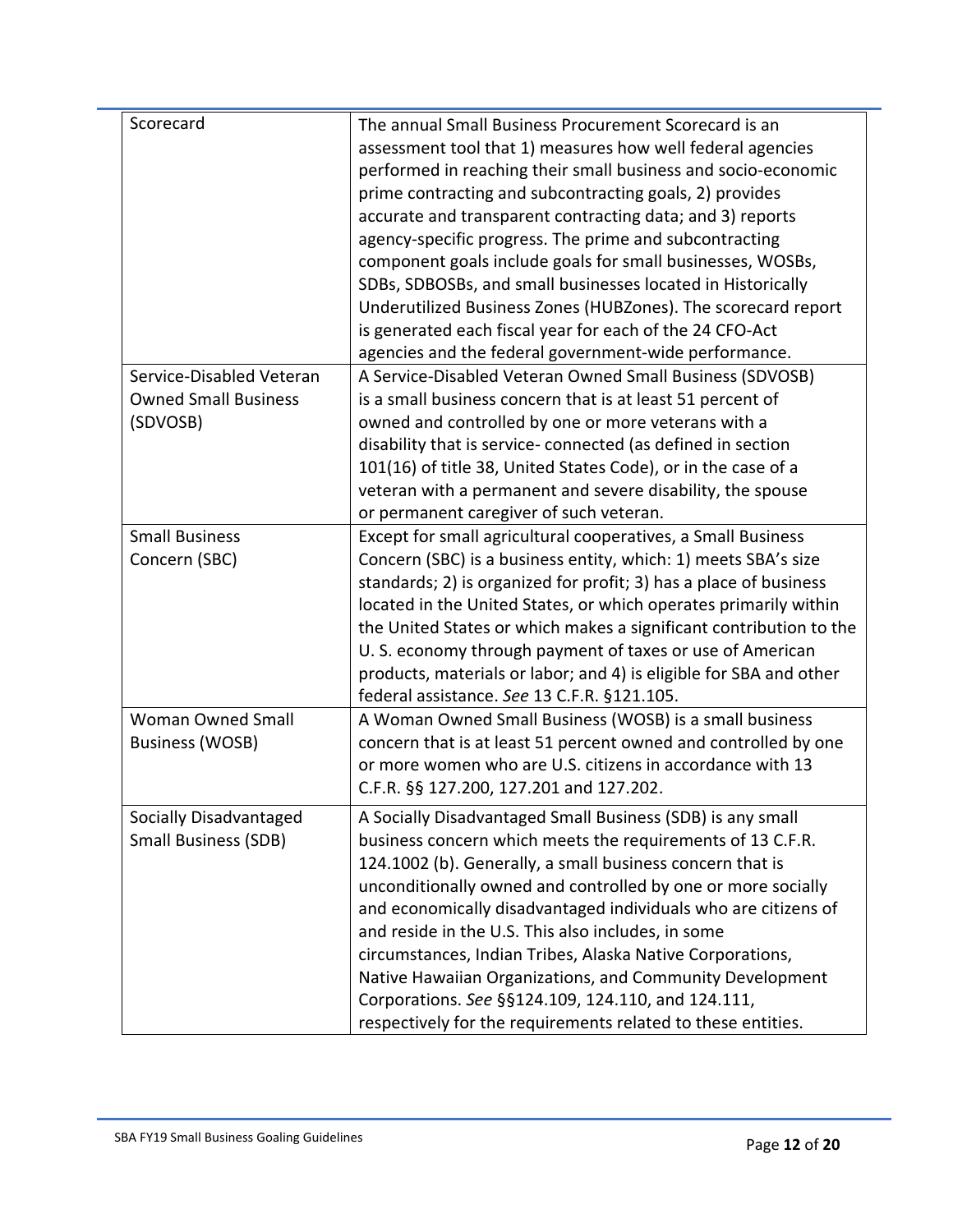# Appendix B Small Business Act Excerpts

# 15 USC 644(g)(1):

The government-wide goal for participation by small business concerns shall be established at not less than 23 percent of the total value of all prime contract awards for each fiscal year. The government-wide goal for participation by small business concerns owned and controlled by service-disabled veterans shall be established at not less than 3 percent of the total value of all prime contract and subcontract awards for each fiscal year. The government-wide goal for participation by qualified HUBZone firms shall be established at not less than 3 percent of the total value of all prime contract and subcontract awards for fiscal year 2003 and thereafter. The government-wide goal for participation by small business concerns owned and controlled by socially and economically disadvantaged individuals shall be established at not less than 5 percent of the total value of all prime contract and subcontract awards for each fiscal year. The Government-wide goal for participation by small business concerns owned and controlled by women shall be established at not less than 5 percent of the total value of all prime contract and subcontract awards for each fiscal year. Notwithstanding these government- wide goals, each agency shall have an annual goal that represents, for that agency, the maximum practicable opportunity for small business concerns, small business concerns owned and controlled by service-disabled veterans, qualified HUBZone small business concerns, small business concerns owned and controlled by socially and economically disadvantaged individuals, and small businesses owned and controlled by women to participate in the performance of contracts let by such agency. The Administration and the Administrator for Federal Procurement Policy shall, when exercising their authority pursuant to paragraph (2), ensure that the cumulative annual prime contract goals for all agencies meet or exceed the annual government-wide prime contract goal established by the President pursuant to thisparagraph.

## 15 USC 644(g)(2):

(A) The head of each Federal agency shall, after consultation with the Administration, establish goals for the participation by small business concerns, by small business concerns owned and controlled by service-disabled veterans, by qualified HUBZone small business concerns, by small business concerns owned and controlled by socially and economically disadvantaged individuals, and by small business concerns owned and controlled by women in procurement contracts of such agency.

(B) Goals established under this subsection shall be jointly established by the administration and the head of each Federal agency and shall realistically reflect the potential of small business concerns, small business concerns owned and controlled by service-disabled veterans, qualified HUBZone small business concerns, small business concerns owned and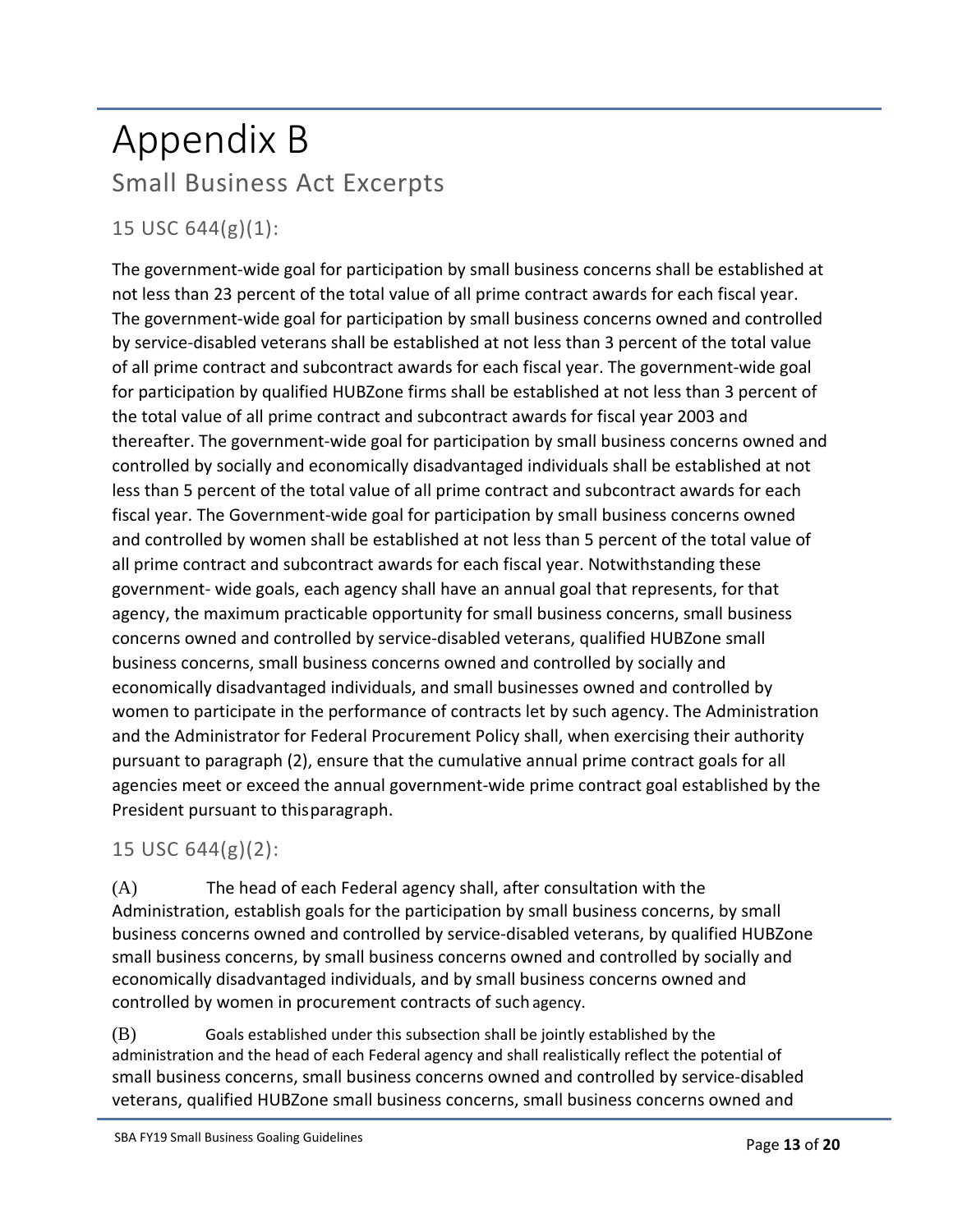controlled by socially and economically-disadvantaged individuals, and small business concerns owned and controlled by women to perform such contracts and to perform subcontracts under such contracts.

(C) Whenever the Administration and the head of any Federal agency fail to agree on established goals, the disagreement shall be submitted to the Administrator for Federal Procurement Policy for final determination.

(D) For the purpose of establishing goals under this subsection, the head of each Federal agency shall make consistent efforts to annually expand participation by small business concerns from each industry category in procurement contracts of the agency, including participation by small business concerns owned and controlled by service-disabled veterans, by qualified HUBZone small business concerns, by small business concerns owned and controlled by socially and economically disadvantaged individuals, and by small business concerns owned and controlled by women.

(E) The head of each Federal agency, in attempting to attain the participation described in subparagraph (D), shall consider—

(i) contracts awarded as the result of unrestricted competition;

(ii) contracts awarded after competition restricted to eligible small business concerns under this section and under the program established under section 637(a) of this title.

(F)(i) Each procurement employee or program manager described in clause (ii) shall communicate to the subordinates of the procurement employee or program manager the importance of achieving small business goals; and

(ii) A procurement employee or program manager described in this clause is a senior procurement executive, senior program manager, or Director of Small and Disadvantaged Business Utilization of a Federal agency having contracting authority.

## Consolidated Appropriations Act of 2014:

Section 318 of the Consolidated Appropriations Act of 2014 (CAA), (Public Law 113- 76), states, "First tier subcontracts that are awarded by Management and Operating (M&O) Contractors sponsored by the Department of Energy to small business concerns, small business concerns owned and controlled by service disabled veterans, qualified HUBZone small business concerns, small business concerns owned and controlled by socially and economically disadvantaged individuals, and small business concerns owned and controlled by women, shall be considered toward the annually established agency and government-wide goals for procurement contracts awarded."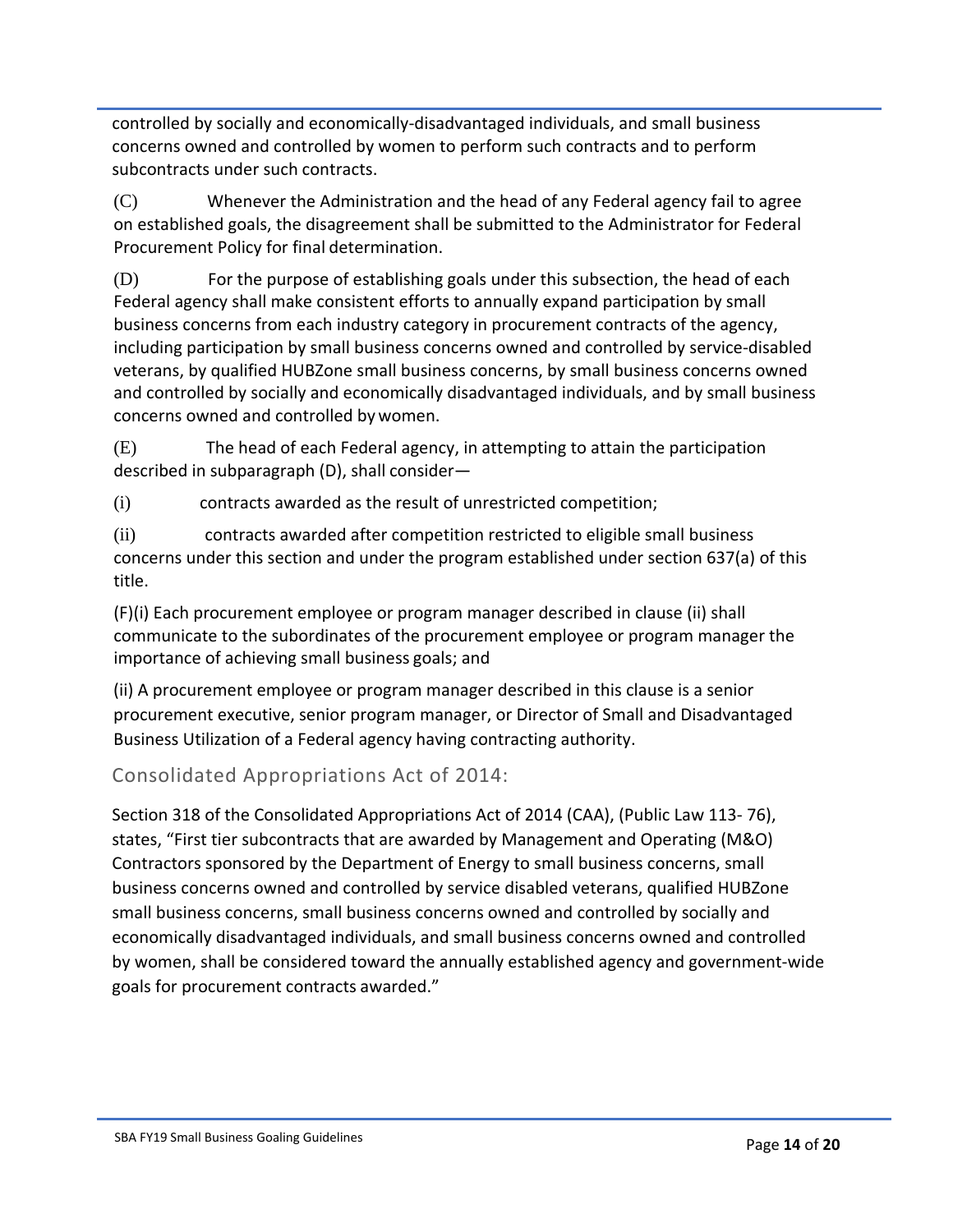# Appendix C

## Goaling Exclusions

The following small business goaling exclusions, as shown in the Appendix of the Small Business Goaling Report, show categories of contracts that are reported to the Federal Procurement Data System – Next Generation [\(FPDS-NG\)](https://www.fpds.gov/Reports/manage/html/preview_Small_Business_Goaling_Report.html), but are not part of the Small Business Goaling Report. The table provided below shows each exclusion category with an explanation indicating why it is excluded. Most actions excluded from the goaling database are excluded because they are acquisitions on behalf of foreign governments, statutorily required directed sources, or funded with agency generated funds.

The goaling database includes only prime contracts awarded using appropriated funds covered by the FAR. The FAR requirements and FPDS-NG are only applicable to contracts awarded using appropriated funds.

As stated in the Appendix of the Small Business Goaling Report, the FPDS-NG is a dynamic, real-time database. Updates to the FPDS-NG data, including new actions, modifications, and corrections are made on a regular basis. Such updates could result in changes to the FPDS-NG data used to compile reports on actions for current and/or prior fiscal years. Accordingly, all reports need to be viewed with this in mind. It should also be noted that availability of Department of Defense (DOD) data entered into FPDS-NG is subject to a 90-day delay for non-DOD users.

#### Goaling Exclusion: Javits-Wagner-O 'Day Program

Javits-Wagner-O 'Day Program (JWOD, Sheltered Workshop): Awards that have a contractor with a SAM based Sheltered Workshop designation flag equal to "Y" are excluded.

### Explanation for Javits-Wagner-O 'Day Program Exclusion

The Javits-Wagner-O-Day Act (U.S.C. Section 46 et seq.) is a U. S. federal law requiring that all federal agencies purchase specified supplies and services from nonprofit agencies employing persons who are blind or have other significant disabilities. JWOD is a mandatory source.

### Goaling Exclusion: UNICOR

UNICOR: Exclude the UNICOR DUNS numbers specified in APPENDIX A of the FPDS-NG Small Business Goaling Report as shown below.

List of DUNS - UNICOR/Federal Prison Industries:

| 014723167 | 177021870 |
|-----------|-----------|
| 025866133 | 178845053 |
| 027435366 | 183606490 |
| 042811430 | 185501798 |
| 056435894 | 185930542 |
| 057272486 | 187651752 |
| 060771920 | 199234480 |
| 068638951 | 618879423 |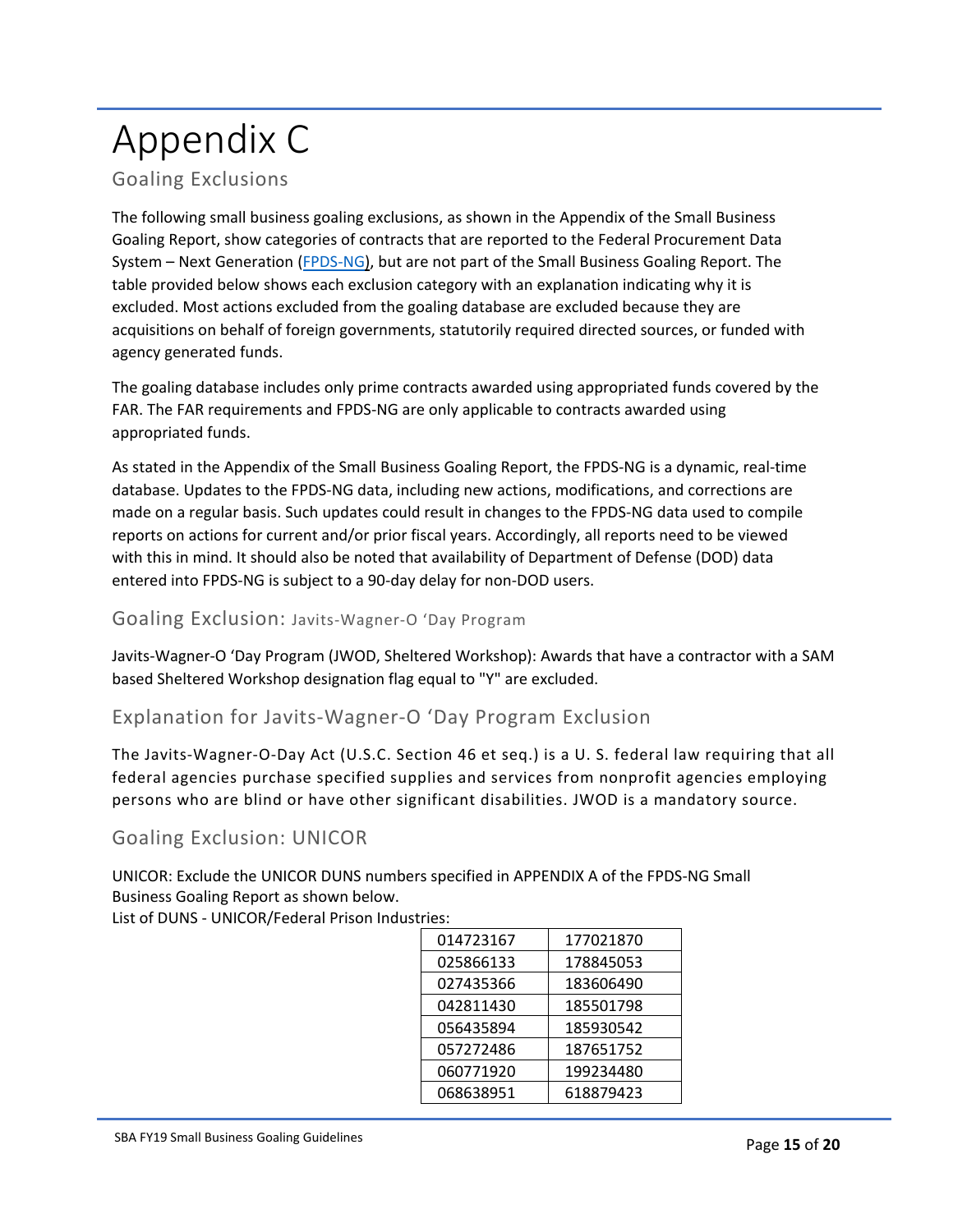| 014723167<br>177021870<br>072724859<br>622178747<br>624770475<br>075399977<br>085119121<br>626627459<br>086854069<br>626979314<br>088695218<br>794034553<br>096356964<br>801970971<br>098736291<br>801977273<br>103385519<br>801983800<br>118882161<br>801984964<br>801991969<br>126924018<br>127300429<br>883387995<br>127607732<br>932169972<br>129794269<br>932793250<br>147374714<br>933631806<br>148033947<br>933631814 |
|------------------------------------------------------------------------------------------------------------------------------------------------------------------------------------------------------------------------------------------------------------------------------------------------------------------------------------------------------------------------------------------------------------------------------|
|                                                                                                                                                                                                                                                                                                                                                                                                                              |
|                                                                                                                                                                                                                                                                                                                                                                                                                              |
|                                                                                                                                                                                                                                                                                                                                                                                                                              |
|                                                                                                                                                                                                                                                                                                                                                                                                                              |
|                                                                                                                                                                                                                                                                                                                                                                                                                              |
|                                                                                                                                                                                                                                                                                                                                                                                                                              |
|                                                                                                                                                                                                                                                                                                                                                                                                                              |
|                                                                                                                                                                                                                                                                                                                                                                                                                              |
|                                                                                                                                                                                                                                                                                                                                                                                                                              |
|                                                                                                                                                                                                                                                                                                                                                                                                                              |
|                                                                                                                                                                                                                                                                                                                                                                                                                              |
|                                                                                                                                                                                                                                                                                                                                                                                                                              |
|                                                                                                                                                                                                                                                                                                                                                                                                                              |
|                                                                                                                                                                                                                                                                                                                                                                                                                              |
|                                                                                                                                                                                                                                                                                                                                                                                                                              |
|                                                                                                                                                                                                                                                                                                                                                                                                                              |
| 148071236<br>933631939                                                                                                                                                                                                                                                                                                                                                                                                       |
| 152000998<br>942195132                                                                                                                                                                                                                                                                                                                                                                                                       |
| 161114251<br>199221480                                                                                                                                                                                                                                                                                                                                                                                                       |

The following UNICOR DUNS shall be excluded effective 10/1/2013:

| 118575729 | 196069173 |  |
|-----------|-----------|--|
| 198353984 | 806788407 |  |
| 878435213 | 139397371 |  |
| 621502173 | 801972068 |  |
| 170419167 | 139611631 |  |
| 782184956 |           |  |

## Explanation for UNICOR Exclusion

Federal Prison Industries, also known as UNICOR and FPI, is a wholly owned United States government corporation created in 1934 that uses penal labor from the Federal Bureau of Prisons to produce goods and services. FPI is restricted to selling its products and services to federal government agencies. UNICOR is a mandatory source.

## Goaling Exclusion: Department of Defense (DOD)

Based on the Department of Defense's (DOD's) request, acquisitions performed outside of the U.S. and U.S. Territories\* in connection with Contingency Operations (10 U.S.C. §101(a) (13)), were excluded from goaling base for FY 2016 and FY 2017. Beginning with FY 2018, the above exclusion from goaling is revised. NDAA 2017 revised the Small Business Act and provided a broader exclusion for contracts or task orders awarded by the DOD that: is conducted pursuant to section 22 of the Arms Export Control Act (22 U.S.C. 2762); is a humanitarian operation as defined in section 401(e) of title 10, United States Code; is for a contingency operation, as defined in section 101(a) (13) of title 10, United States Code; is to be awarded pursuant to an agreement with the government of a foreign country in which Armed Forces of the United States are deployed; or where both the place of award and the place of performance are outside of the U.S. and U.S. territories.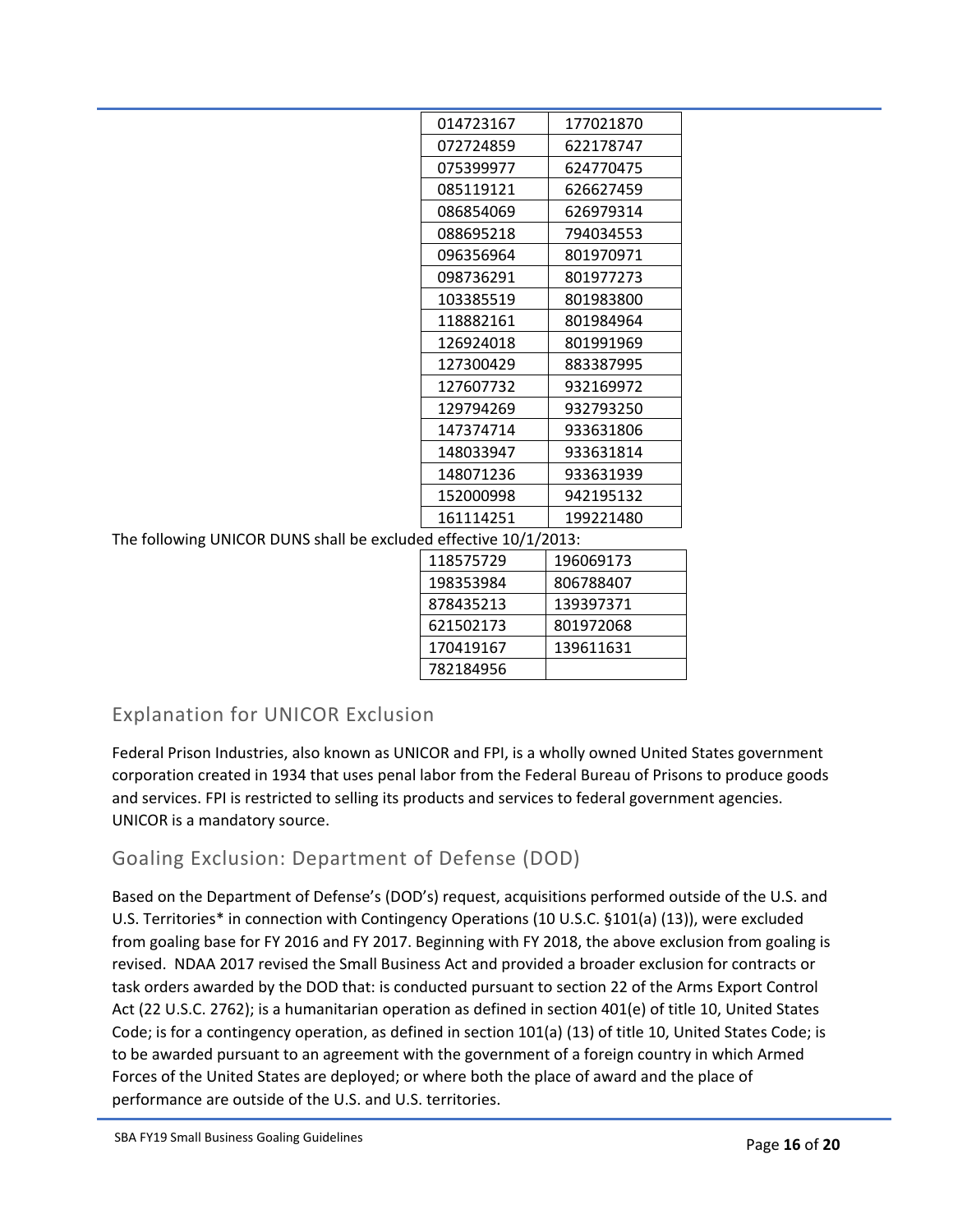## Explanation for DOD's Exclusion

DOD has a need to respond in an expedited manner outside of the United States in a hostile environment and has the potential requirement to award contacts exclusively to firms located in a foreign country for diplomatic reasons.

Code A 'Contingency operation as defined in 10 U.S.C 101(a) (13)' for the Data Element Contingency, Humanitarian and Peacekeeping Operation" effective in FPDS-NG when the date signed is equal to or greater than 10/01/2015.

Code 'B' 'Humanitarian or Peacekeeping Operation as defined in 10 U.S.C 2302(8)' for the Data Element Contingency, Humanitarian and Peacekeeping Operation" effective in FPDS-NG when the date signed is equal to or greater than 10/01/2017.

Code 'ZSF' 'Status of Forces Agreements' for "DOD Acquisition Program" effective in FPDS-NG when the date signed is equal to or greater than 10/01/2017.

All contracts that have the 'Country Where Award

Issued' Code as other than U.S. or U.S. Territories\* and the 'Place of Performance' as other than US or US Territories, and the Funding Agency is DOD, and the date signed is equal to or greater 10/01/2017.

All records where the place of performance is equal to any country on the below list and the Funding Agency is DoD and the Date Signed is equal to or greater than 10/01/2017.

'Afghanistan', 'Albania', 'Armenia', 'Australia', 'Austria', 'Azerbaijan', 'Belarus', 'Belgium', 'Belize', 'Benin', 'Bosnia and Herzegovina', 'Brazil', 'Bulgaria', 'Burkina Faso', 'Burundi', 'Cambodia', 'Cameroon', 'Canada', 'Central African Republic', 'Chad', 'Comoros', 'Democratic Republic of the Congo', 'Cote D'Ivoire', 'Croatia', 'Cyprus', 'Czech Republic', 'Denmark', 'El Salvador', 'Estonia', 'Finland', 'France', 'Gabon', 'Georgia', 'Germany', 'Ghana', 'Greece', 'Grenada', 'Guatemala', 'Guinea', 'Guyana', 'Haiti', 'Honduras', 'Hungary', 'Iceland', 'Iraq', 'Ireland', 'Israel', 'Italy', 'Japan', 'Jordan', 'Kazakhstan', 'Korea', 'Kosovo', 'Kyrgyzstan', 'Latvia', 'Liberia', 'Lithuania', 'Luxembourg', 'Macedonia', 'Madagascar', 'Mali', 'Malta', 'Moldova', 'Montenegro', 'Mozambique', 'Nepal', 'Netherlands', 'Nicaragua', 'Niger', 'Nigeria', 'Norway', 'Panama', 'Papua New Guinea', 'Philippines', 'Poland', 'Portugal', 'Romania', 'Russian Federation', 'Rwanda', 'Saint Kitts and Nevis', 'Saint Lucia', 'Samoa', 'Senegal', 'Serbia', 'Seychelles', 'Singapore', 'Slovakia', 'Slovenia', 'Solomon Islands', 'South Africa', 'Spain', 'Sri Lanka', 'Sudan', 'Suriname', 'Swaziland', 'Sweden', 'Switzerland', 'Tajikistan ', 'Timor-Leste', 'Tonga', 'Trinidad and Tobago', 'Turkey', 'Turkmenistan', 'Uganda', 'Ukraine', 'United Kingdom ', 'Uzbekistan'.

The 'Country Where Award was Issued' will be derived from the Country of the Contracting Office associated with the contract. Based on this derivation the following new exclusion will be added: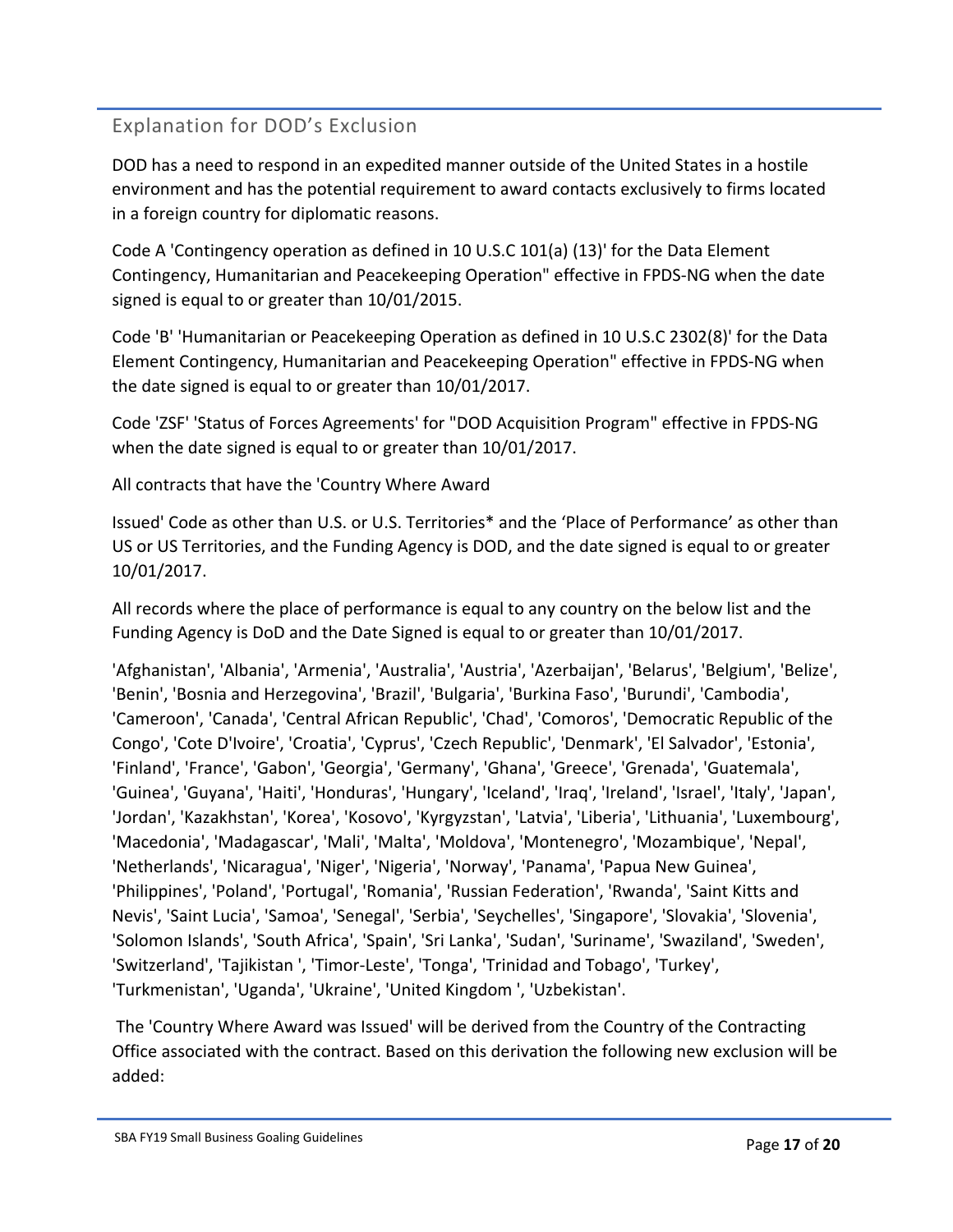-All contracts that have the 'Country Where Award was Issued' Code as other than USA or USA Territories and the Place of Performance as other than USA or USA Territories, and the Funding Agency is DoD, and Date Signed is equal to or greater 10/01/2017

\* U.S. Territories:

AMERICAN SAMOA [UNITED STATES] UNITED STATES MINOR OUTLYING ISLANDS MIDWAY ISLANDS [UNITED STATES] NORTHERN MARIANA ISLANDS [UNITED STATES] GUAM [UNITED STATES] PUERTO RICO [UNITED STATES] NAVASSA ISLAND [UNITED STATES] JARVIS ISLAND [UNITED STATES] BAKER ISLAND [UNITED STATES] HOWLAND ISLAND [UNITED STATES] JOHNSTON ATOLL [UNITED STATES] KINGMAN REEF [UNITED STATES] PALMYRA ATOLL [UNITED STATES] VIRGIN ISLANDS [UNITED STATES] WAKE ISLAND [UNITED STATES] UNITED STATES MISCELLANEOUS PACIFIC ISLANDS

### Reference: [https://www.fpds.gov/Reports/manage/html/preview\\_Small\\_Business\\_Goaling\\_Report.html](https://www.fpds.gov/Reports/manage/html/preview_Small_Business_Goaling_Report.html)

## Goaling Exclusion: Funded by Foreign Entity

Acquisitions by agencies on behalf of foreign governments or entities or international organizations: Actions that are funded by foreign entities ("Funded by Foreign Entity" = 'Yes' OR "Foreign Funding" = 'Foreign Funds - FMS' or 'Foreign Funds - non-FMS') are excluded from the report.

## Explanation for Funded by Foreign Entity Exclusion

These are government to government transactions for military and non-military supplies and services where the funds from the foreign government pass-through the purchasing agency to the supplier at no cost to the U.S. Government.

## Goaling Exclusion: Lease

Product Service Codes for Leases in the format X\*\*\*. (data are included when the signed date is equal to or greater than October 1, 2013)

## Explanation for Lease Exclusion

Leases are included to the extent reported in FPDS-NG.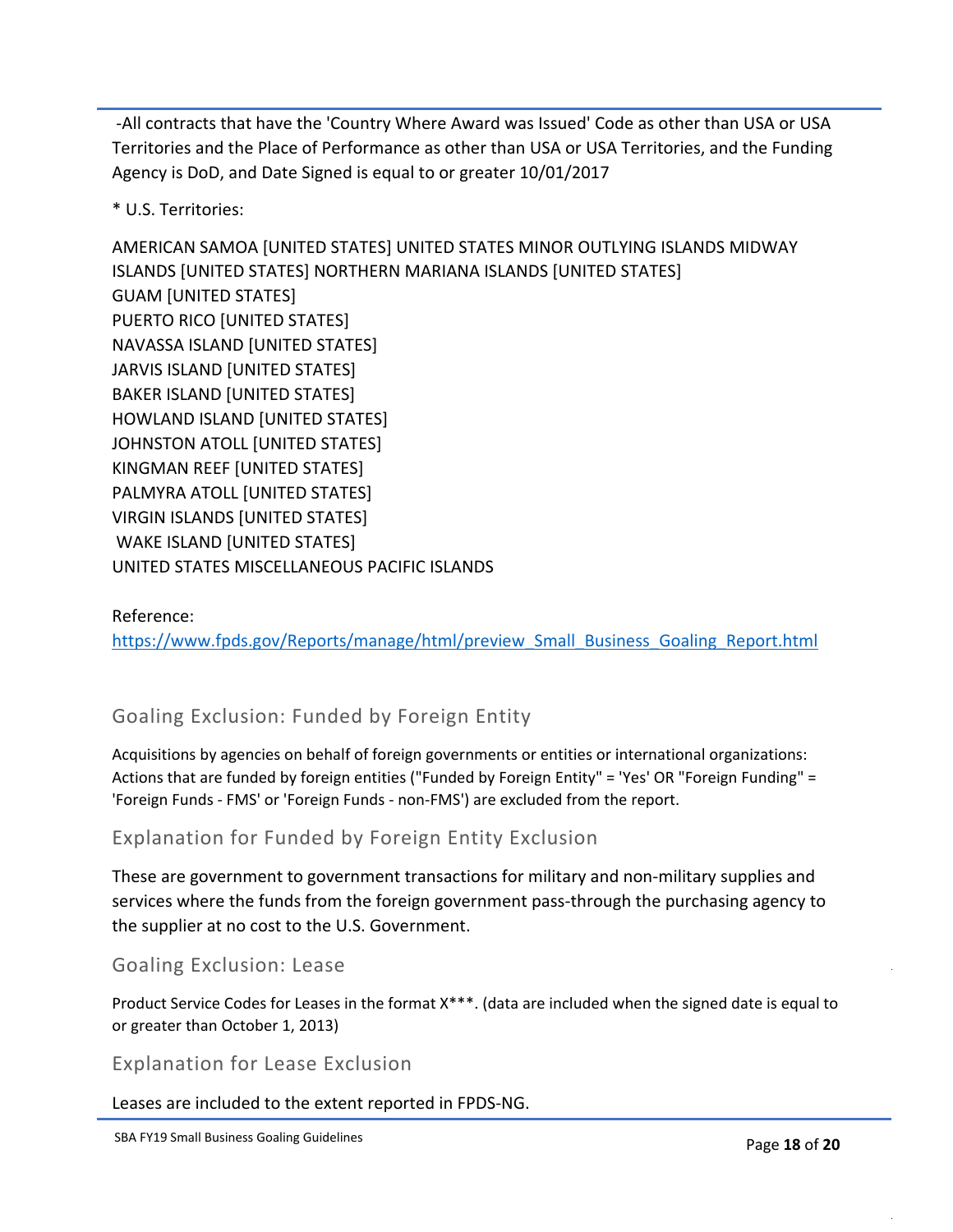## Goaling Exclusion: TRICARE

Tricare DODAAC - H94002 (based on Contracting Code) and Tricare DODAAC - HT9402 (based on Contracting Office Code)

### Explanation for TRICARE Exclusion

Tricare is a health care program of the United States Department of Defense Military Health System. Tricare provides civilian health benefits for U.S Armed Forces military personnel, military retirees, and their dependents, including some members of the Reserve Component. The Tricare program was managed by Tricare Management Activity (TMA) under the authority of the Assistant Secretary of Defense (Health Affairs). Tricare is the civilian care component of the Military Health System, although historically, it also included health care delivered in the military medical treatment facilities.

On 1 October 2013, TMA was disestablished, and Tricare responsibility was transferred to the Defense Health Agency (DHA) which was established on the same day.

Tricare DODAAC – H94002 and HT9402 (based on Contracting Office Code) – Reason: under TRICARE, service-members and retirees are able to choose the doctors and medical facilities. The procurements awarded by the Defense Health Agency office identified by H94002 and HT9402 primarily funds contract actions to support these actions after the service-member makes their choice (i.e., the contracting office does not have control as to whether small business considerations are applied).

### Goaling Exclusion: 00NAF (based on Contracting Officer Code)

Centers for Medicare & Medicaid Services (CMS) non-appropriated funded contracts - 00NAF. (based on Contracting Officer Code)

Explanation for Centers for Medicare & Medicaid Services (CMS) nonappropriated funded contracts - 00NAF Exclusion

These are non-appropriated funds and are not part of the goaling base. The Federal Acquisition Regulation (FAR) applies to appropriated funds by executive agency.

### Goaling Exclusion: Department of Education's Not-for-Profit(NFP)

Department of Education's Not-for-Profit (NFP) Loan Servicing contracts listed below (Base and any Modification), plus any Award (Base or Modification) which references one of these contract numbers should be excluded. The data are excluded when the signed date is equal to or greater than October 1, 2013.

### Explanation for Department of Education's Not-for-Profit(NFP) Exclusion

These contract numbers represent the Department of Education's Not-for-Profit Loan Servicing (NFP) contracts. These are the contracts awarded pursuant to the Student Aid and Fiscal Responsibility Act of 2009 (P.L. 111-152).